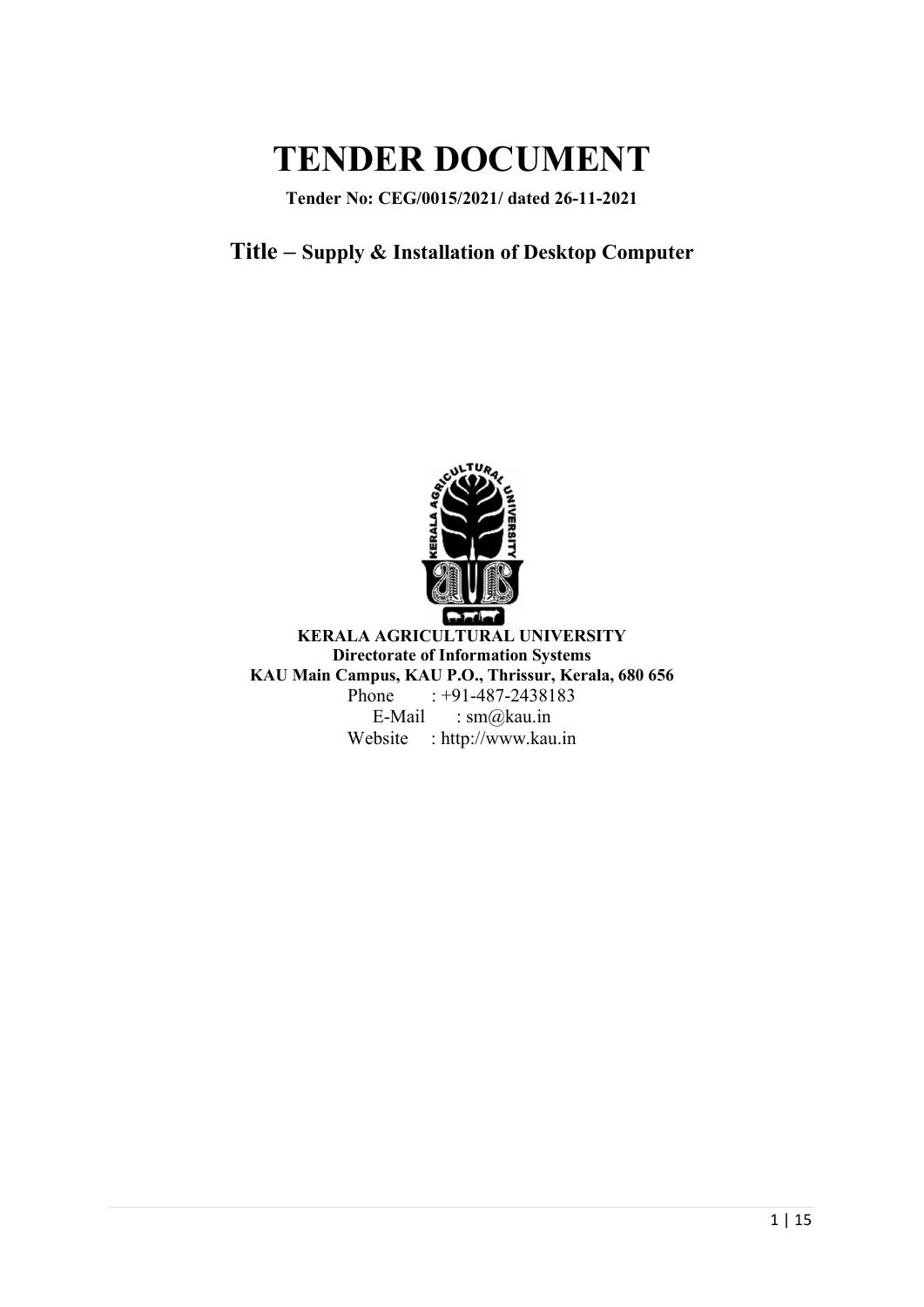# **Table of Contents**

| 1. |  |
|----|--|
| 2. |  |
| 3  |  |
| 4  |  |
| 5  |  |
| 6  |  |
| 7  |  |
| 8  |  |
| 9  |  |
| 10 |  |
| 11 |  |
| 12 |  |
|    |  |
|    |  |
|    |  |
|    |  |
|    |  |
|    |  |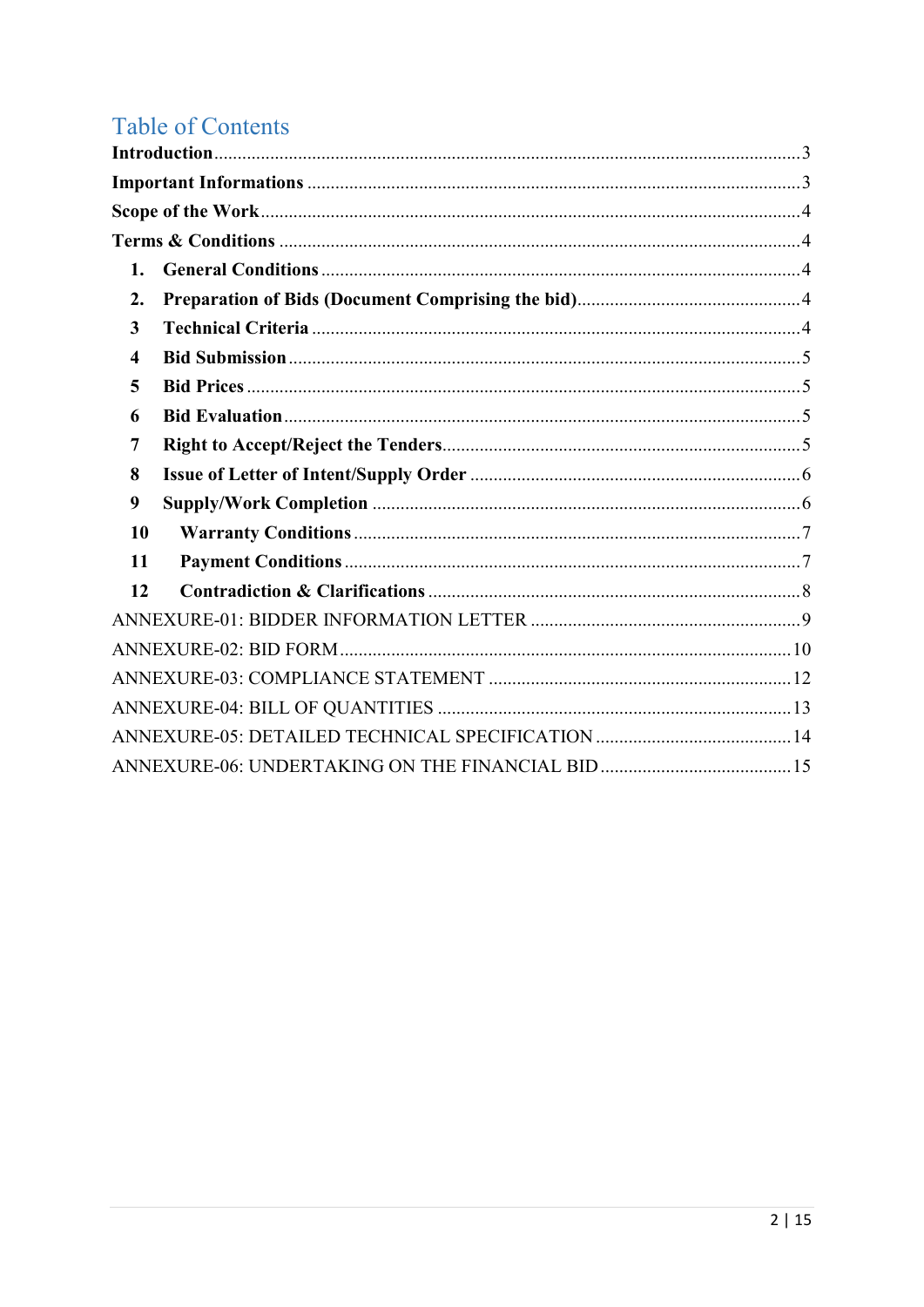# Introduction

Kerala Agricultural University (Herein as referred to as KAU) invites bids from experienced Service provider/firm/Supplier/Contractor for "Supply and Installation of Desktop System excluding monitor" in its Vellanikkara campus as per the schedule of requirements given in the BOQ, meeting the technical specifications, subject to the terms and conditions mentioned below.

| <b>Bid Inviting Authority</b> | Kerala Agricultural University                                   |
|-------------------------------|------------------------------------------------------------------|
| <b>Tender Notification</b>    | Tender No: CEG/0015/2021/ dated 26-11-2021 through Tender        |
| Reference                     | process                                                          |
| <b>Contact Person</b>         | <b>Systems Manager</b>                                           |
|                               | Directorate of Information Systems, KAU Headquarters,            |
|                               | Vellanikkara. KAU-PO, Thrissur - 680656                          |
|                               | Ph: 0487-2438183                                                 |
| Mode of Tender Submission     | Tender should be submitted to the Contact Person Address through |
|                               | post/ by hand                                                    |
| Non-refundable Tender fee     | $\overline{\text{Rs }500}$ /-                                    |
|                               | Payment to be remitted as separate DD in favour of Systems       |
|                               | Manager, KAU, payable at SBI, KAU C Branch Vellanikkara          |
|                               | Thrissur                                                         |
| Non-refundable Tender fee     | <b>Rs 60/-</b>                                                   |
| <b>GST</b>                    | To be remitted in a separate DD drawn in favour of Comptroller,  |
|                               | KAU, payable at SBI, KAU C Branch Vellanikkara Thrissur          |
| <b>Earnest Money Deposit</b>  | EMD: Rs. 2,250/-                                                 |
| (EMD) payable                 | Payment to be remitted as separate DD in favour of Systems       |
|                               | Manager, KAU, payable at SBI KAU C Branch                        |
|                               | Vellanikkara, Thrissur                                           |
| <b>Security Deposit</b>       | Rs 4,500/-                                                       |
|                               | Payment to be remitted as separate DD in favour of Systems       |
|                               | Manager, payable at SBI, KAU C Branch Vellanikkara Thrissur      |
| GST Rate = $5\%$              | KAU is eligible for reduced GST (For Research institution) rate  |
|                               | of 5% for all items. So all quoted rates must be at GST=5%       |
| Documents to be Submitted     | ANNEXURE-01: BIDDER INFORMATION LETTER<br>1.                     |
| in the Tender                 | 2.<br><b>ANNEXURE-02: BID FORM</b>                               |
|                               | 3.<br>ANNEXURE-03: COMPLIANCE STATEMENT                          |
|                               | ANNEXURE-04: BILL OF QUANTITIES<br>4.                            |
|                               | ANNEXURE-06: UNDERTAKING ON THE FINANCIAL<br>5.                  |
|                               | <b>BID</b>                                                       |
|                               | 6. Certificate of Incorporation or Registration of the Firm      |
|                               | Copies of Tax Registration Certificates<br>7.                    |
|                               | Copy of the Permanent Account Number card<br>8.                  |
|                               | Agreement in Kerala Stamp Paper worth Rs.200/-<br>9.             |
| Last date & time for          | 10-12-2021 at 17:00 pm                                           |
| submitting the Bids           |                                                                  |
| Opening of Financial Bids     | 13-12-2021 at 11:00 am                                           |

# Important Informations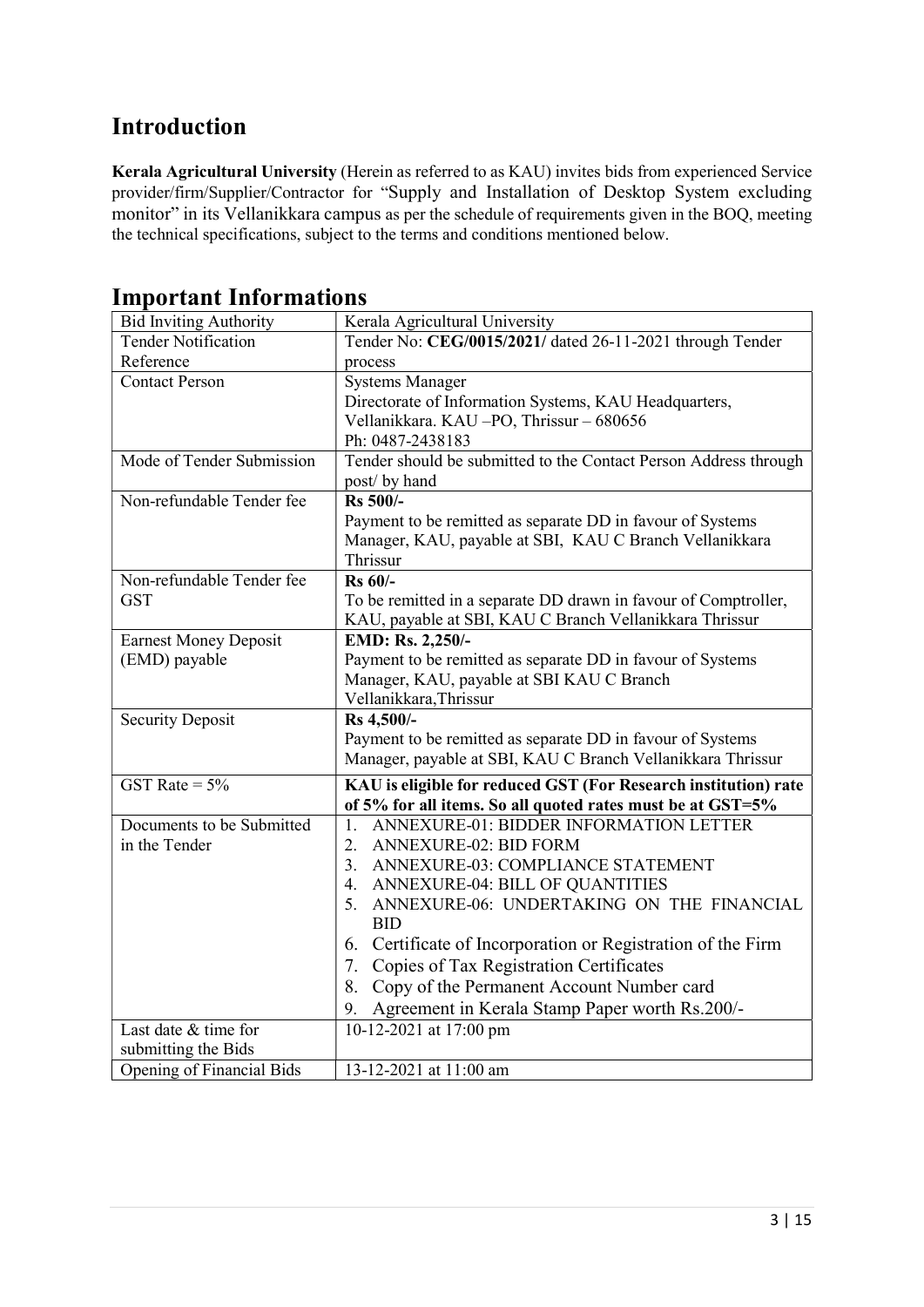# Scope of the Work

The scope of the work includes Supply & installation of Desktop computer as per the specification detailed in ANNEXURE-05: Detailed Technical Specification.

# Terms & Conditions

#### 1. General Conditions

- 1.1 KAU reserves the right to amend or cancel the tender in part or in full without prior notice at any point of time.
- 1.2 Offered rates and items should be available for a period of 180 days from the proposal due date (Proposal validity period). Validity of the quoted price should be clearly mentioned in the offer.
- 1.3 Exemptions claimed should be substantiated with a copy of the currently valid certificates issued from competent authorities.
- 1.4 Timely execution is the core of this project. Slippage if any, in execution, supply, Installation and Commissioning will lead to Penalty, cancellation of the Purchase Order and forfeiting of EMD.
- 1.5 The EMD/Security Deposits furnished will be forfeited in case the contract has not been fulfilled as per the terms and conditions mentioned in the tender notice and agreement.
- 1.6 The Vendor shall be responsible for the supply, installation, Commissioning and warranty of the items installed.
- 1.7 All back to back terms of the KAU from time to time will be applicable to the bidder.
- 1.8 Vendor has to accept all terms & conditions in full. Any deviation likely to lead for rejection of the bid.
- 1.9 All the rules and regulations applicable to Government tender  $\&$  any special rules applicable to Kerala Agricultural University s will be applicable to this tender also.

#### 2. Preparation of Bids (Document Comprising the bid)

- 2.1 The bid shall be prepared with the documents outlines below
	- 2.1.1 Bidder Information Letter in Bidder's Original Letter Head in the Format listed as ANNEXURE-01.
	- 2.1.2 Bid Form in the Format listed as ANNEXURE-02.
	- 2.1.3 Certificate of Incorporation or Registration of the Firm
	- 2.1.4 Copies of Tax Registration Certificates
	- 2.1.5 Copy of the Permanent Account Number card
	- 2.1.6 Compliance statement as shown in ANNEXURE-03 shall be submitted with compliance noted against each item in detailed technical specification shown in ANNEXURE-05
	- 2.1.7 Letter of undertaking as shown in ANNEXURE-06
	- 2.1.8 The tender should be accompanied by an Agreement in Kerala Stamp Paper worth Rs.200/- and format can be downloaded from the website http://www.kau.in/tenders under the menu Tender related documents.
	- 2.1.9 Financial Bid for the Schedule of Items quoted in the prescribed format (BOQ) in ANNEXURE-04

#### 3 Technical Criteria

- 3.1 The Vendor shall provide / supply any other items required for the successful completion of the work free of cost, if not mentioned in the attached BOQ.
- 3.2 Supply of Unauthorized or Sub-Standard or Old materials detected at any date during or after warranty equipment/ materials shall be replaced forthwith by the Vendor at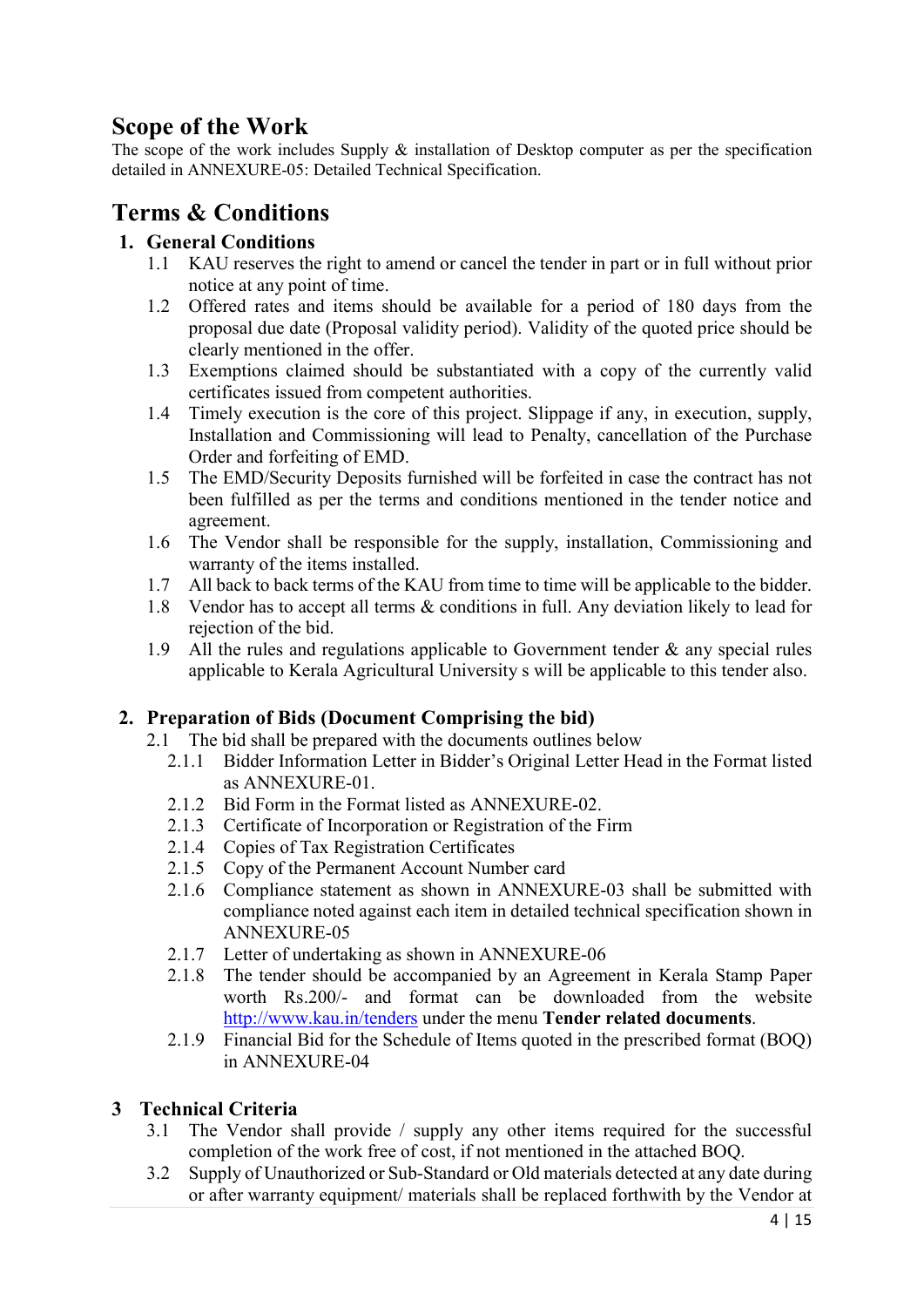his own cost. Any penalty or litigations arising out of such supplies shall be the responsibility of Vendor and any consequential damages shall be fully compensated by the Vendor.

- 3.3 No change of specification after the placement of Order shall be entertained unless the alternate model offered are equivalent or higher in specifications and approval of the competent authority (KAU) has been obtained in writing for such a change of model before the delivery of the product. Delivery of the alternate product without such an approval shall not be accepted and KAU shall not be responsible for any delay in delivery schedule on this account.
- 3.4 Compliance statement for the quoted products shall be submitted as shown in ANNEXURE-03.
- 3.5 The compliance statement submitted shall be duly supported by technical literature, equipment brochures & other related reports / documents from the OEM. The compliance statement not supported by the documentary evidence shall not be considered. Such bids shall be considered as nonresponsive and may result in rejection on technical grounds.
- 3.6 Bidder must not bid/supply any of the product that has been declared end of life and proof for the same must be attached outlining the date of launch and support life span.

#### 4 Bid Submission

4.1 The bidder shall submit the tender documents along with BOQ through post or by hand to the contact person's address mentioned above.

#### 5 Bid Prices

- 5.1 Prices in the Financial bid format shall be entered in the following manner: The unit price, tax and amount in rupees shall be entered in the respective cell of the BOQ sheet.
- 5.2 The price quoted should be inclusive of all taxes, delivery, freight charges, insurance and all other charges.
- 5.3 The GST rate applicable will be 5% for all products as KAU is eligible for reduced GST rate for Research Institutions

#### 6 Bid Evaluation

- 6.1 Evaluation of the Proposal will be done on the date mentioned
- 6.2 The decision of the Evaluation Committee in the evaluation of responses to the tender shall be final. No correspondence will be entertained outside the process of negotiation/ discussion with the Committee.
- 6.3 The Evaluation Committee may ask for meetings with the Bidders to seek clarifications on their proposals.
- 6.4 KAU reserves the right to reject any or all proposals on the basis of any deviations. Each of the responses shall be evaluated as per the criteria and requirements specified in this tender.

#### 7 Right to Accept/Reject the Tenders

- 7.1 The undersigned reserves the authority to accept or reject any or all of the offers for any particular item without assigning any reason whatsoever.
- 7.2 Tenders not accompanied with prescribed information or incomplete in any respect, and/or not meeting prescribed conditions, shall be considered as non-responsive and are liable to be rejected.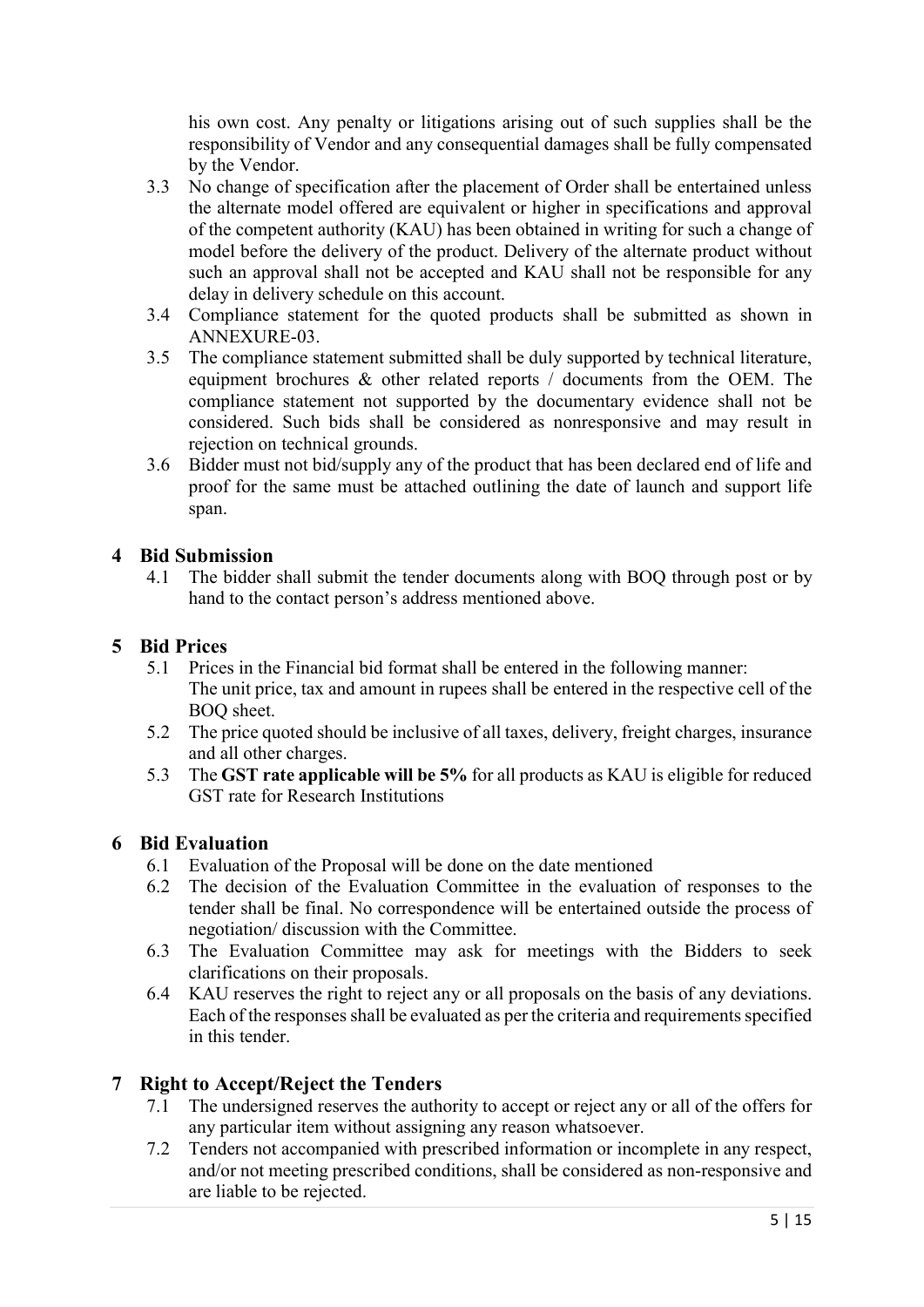- 7.3 The undersigned reserves the authority to accept or reject any bid or a part of the bid or to annul the bidding process and reject all bids, at any time prior to award of contract without assigning any reason whatsoever.
- 7.4 If the bidder gives wrong information in his tender, undersigned reserves the right to reject such tender at any stage or to cancel the contract.
- 7.5 The quantities mentioned in Annexure -04 is approximate and it may vary according to the customer requirements. KAU have the right to increase/decrease the quantity mentioned on demand and supplier is abide to supply the same. Billing will be done based on the actual quantities.
- 7.6 Complete deduction/ reduction/increase in number of any item listed, if necessary, at the time of purchase will be at the discretion of the undersigned.
- 7.7 If the procuring entity does not procure any subject matter of procurement specified in the bidding documents due to change in circumstances, the bidder shall not be entitled for any claim or compensation.
- 7.8 The decision of the undersigned in finalizing the tenders shall be final and binding.

#### 8 Issue of Letter of Intent/Supply Order

- 8.1 The acceptance of the tender will be intimated to the successful bidder by e-mail, fax or by post.
- 8.2 The issue of Letter of Intent /Purchase order shall constitute the intention of KAU to enter into the contract with the bidder.
- 8.3 Purchase Order shall be released only after the receipt of customer (KAU) order.
- 8.4 The contractor shall execute an Agreement in Kerala stamp paper worth Rs.200/ with the KAU within a week of issuance of letter of Intent/ Purchase Order. The format can be downloaded from the website http://www.kau.in/tenders under the menu Tender related documents.
- 8.5 The contractor shall furnish Security Deposit an amount equivalent to 3% of the contract value in the form of Term Deposit /Bank Guarantee/ Demand Draft drawn in favour of the Systems Manager, Centre for e-governance, KAU Main Campus, Thrissur – 680656 payable at the State Bank of India, Vellanikkara (Branch Code: 70670),Thrissur. The format of the Bank Guarantee can be downloaded from the website http://www.kau.in/tenders under the menu Tender related documents. The validity of the BG shall be for a period of 36 months. The same shall be submitted along with the Agreement. 5% amount will be retained in KAU if the Contractor fails to submit BG or deposit in KAU

#### 9 Supply/Work Completion

- 9.1 The successful bidder has to complete the supply / work within 21 days from the date of receipt of supply order
- 9.2 The item should be delivered and installed at the site.
- 9.3 In the event of failure to deliver the materials/complete the work as per the agreed delivery schedule, we should be entitled to recover damages. Also if the supplies are not within control, the buyer is entitled to cancel the order and make necessary alternative immediate arrangements.
- 9.4 Furthermore, if the delay exceeds acceptable limits after the scheduled date of supply, such suppliers will not be considered for the subsequent tenders.
- 9.5 The supplier shall agree to supply strictly as per the order terms in respect of quantity and quality and will be free from defects in material.
- 9.6 KAU reserves the right, not to receive material beyond the delivery date given in the order. Any replacement product should be new, provided that it has functionality equal to that of the product being replaced.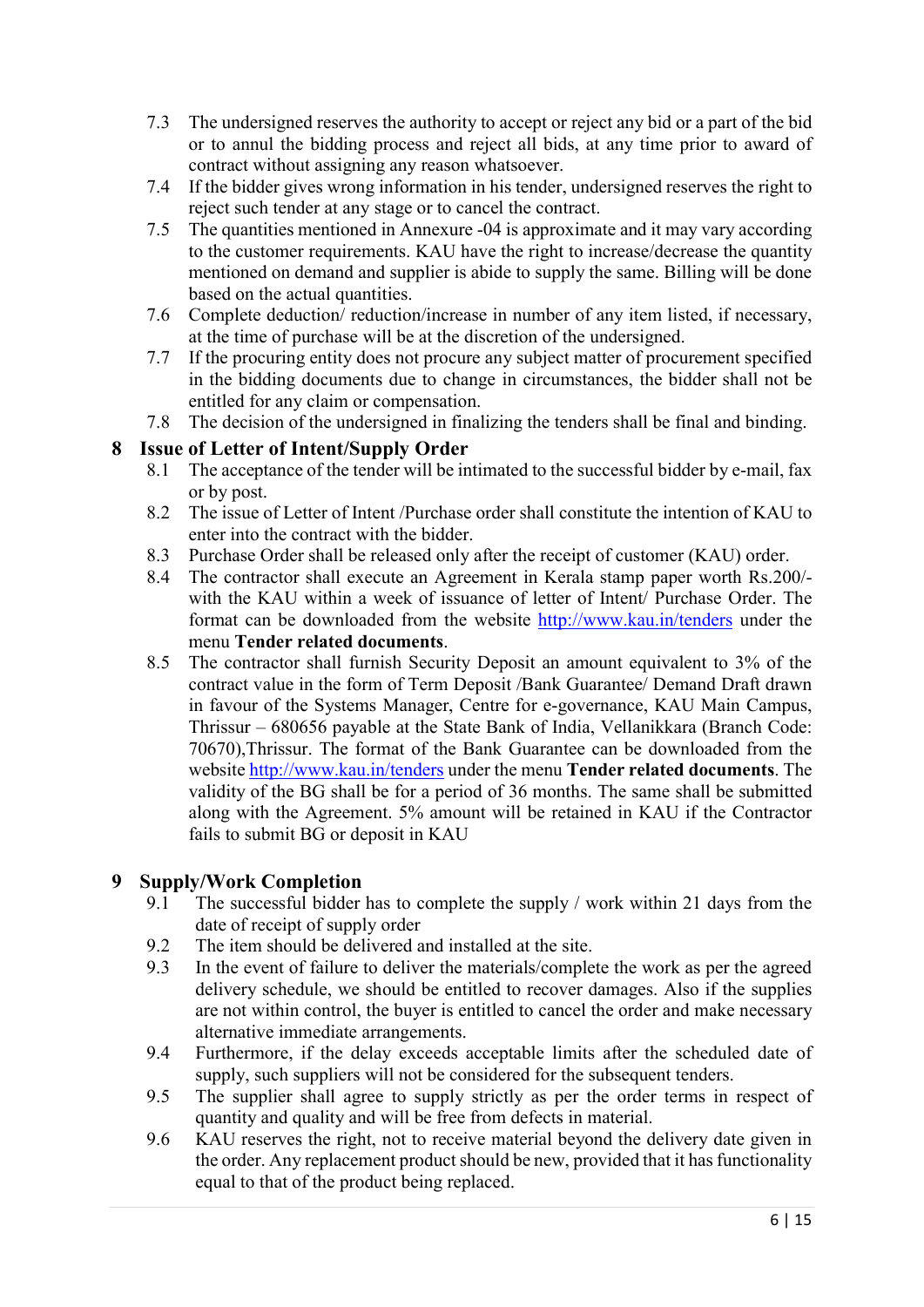- 9.7 If the materials supplied are not as per the specification in the tender; it will be summarily rejected and may result in blacklisting of the Vendor.
- 9.8 The works under execution shall always be open to the Inspection and Supervision of the KAU authorities. KAU authorities decision shall be final and conclusive on all matters of drawings, specifications quality of workmanship and materials used on the work.
- 9.9 While carrying out the work, utmost care should be taken such that the existing infrastructure which is presently available at KAU is not disturbed.
- 9.10 On completion of the work, the Vendor shall remove all temporary structures, debris etc from the site premises and hand over the site at which he has worked in clean condition.
- 9.11 The Vendor shall carry out the work in compliance with the requirement of the end customer including routing of cable and fixing of equipment on the specified locations without affecting any of the existing infrastructure.
- 9.12 The Vendor shall carry out the work with utmost care and any damage to the infrastructure shall be made right immediately. In case of digging for laying of cables utmost care should be taken such that the water supply pipe lines, Drainage lines, power cables etc are not damaged. The trenches has to be refilled and resurfaced using bitumen or cement concrete before handing over the site. Bidder will be solely responsible for any complaints, damages etc occurring on the site during the period of work.
- 9.13 Bidder should rectify any faults as per the conditions mentioned in the tender on handing over site to the customer on free of cost.
- 9.14 In case of damage to any of the equipment on account of fault, intentional or unintentional on the part of Vendor, KAU reserves the right to recover the cost of such damage from the Vendor's bill.
- 9.15 All persons who work with electrical installation/ equipment shall be aware of the electrical hazards, use of protective devices and safe operational procedures.

#### 10 Warranty Conditions

- 10.1 The Complete systems shall be guaranteed against all defects/bugs and for a satisfactory performance, as per all the listed features, for a period of Warranty mentioned against the item in ANNEXRUE-05 DETAILED TECHNICAL SPECIFICATION.
- 10.2 All items supplied should have OEM Warranty onsite and OEM shall ensure spares and services during this period.

#### 11 Payment Conditions

- 11.1 100% will be paid after completion of delivery, installation and inspection of the material for quality & quantity and acceptance of material.
- 11.2 Payments will be made after the bills are duly verified and certified by KAU.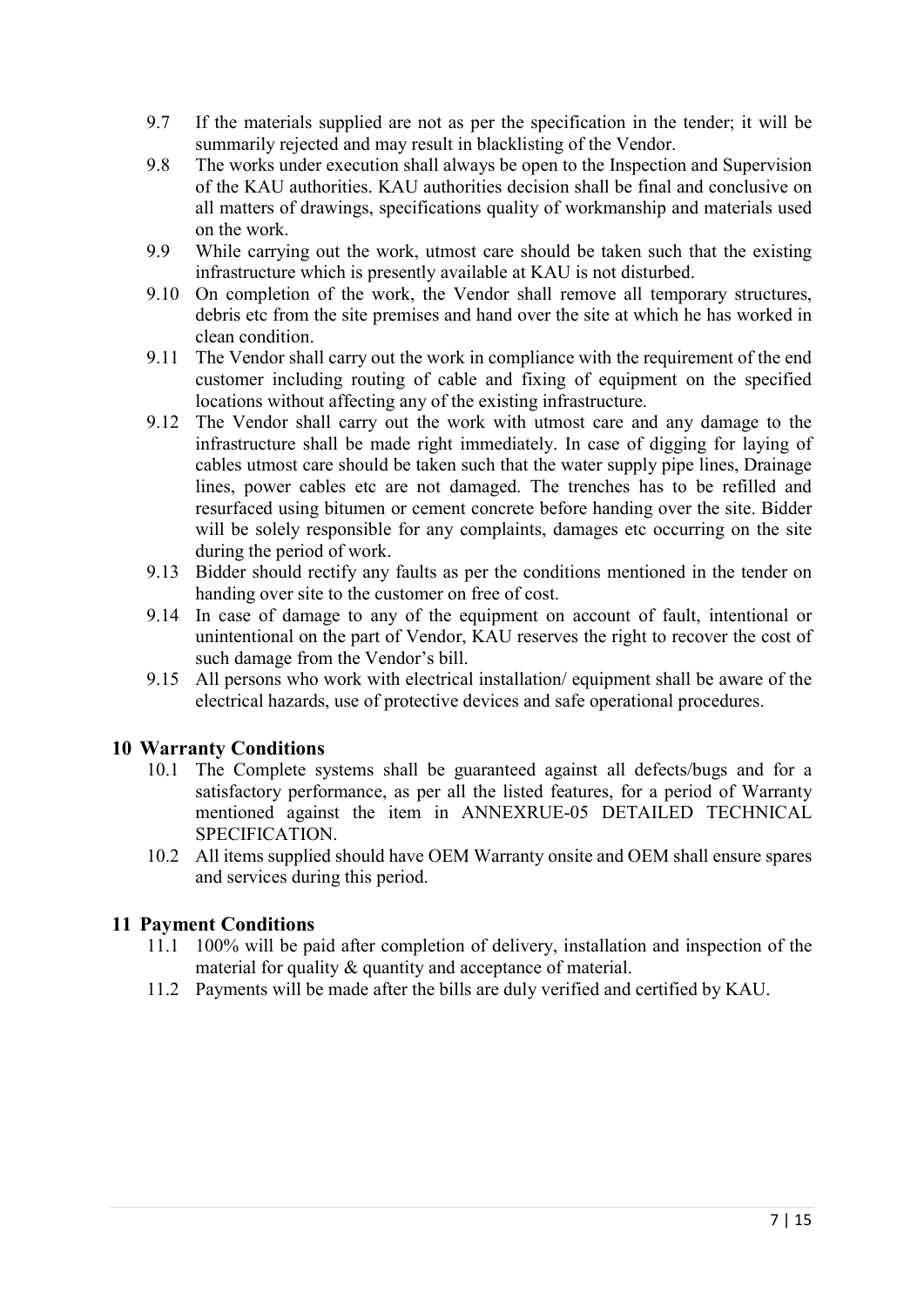#### 12 Contradiction & Clarifications

- 12.1 In case of any contradiction in or between the clauses above, the more stringent of the clauses shall prevail.
- 12.2 Any clarifications or information related to the conditions or specification can be had from the Systems Manager, Centre for e-governance, KAU Main Campus, Thrissur–680656 in the phone Number 0487-2438183 during office hours

Sd/-

Systems Manager

26-11-2021 Vellanikkara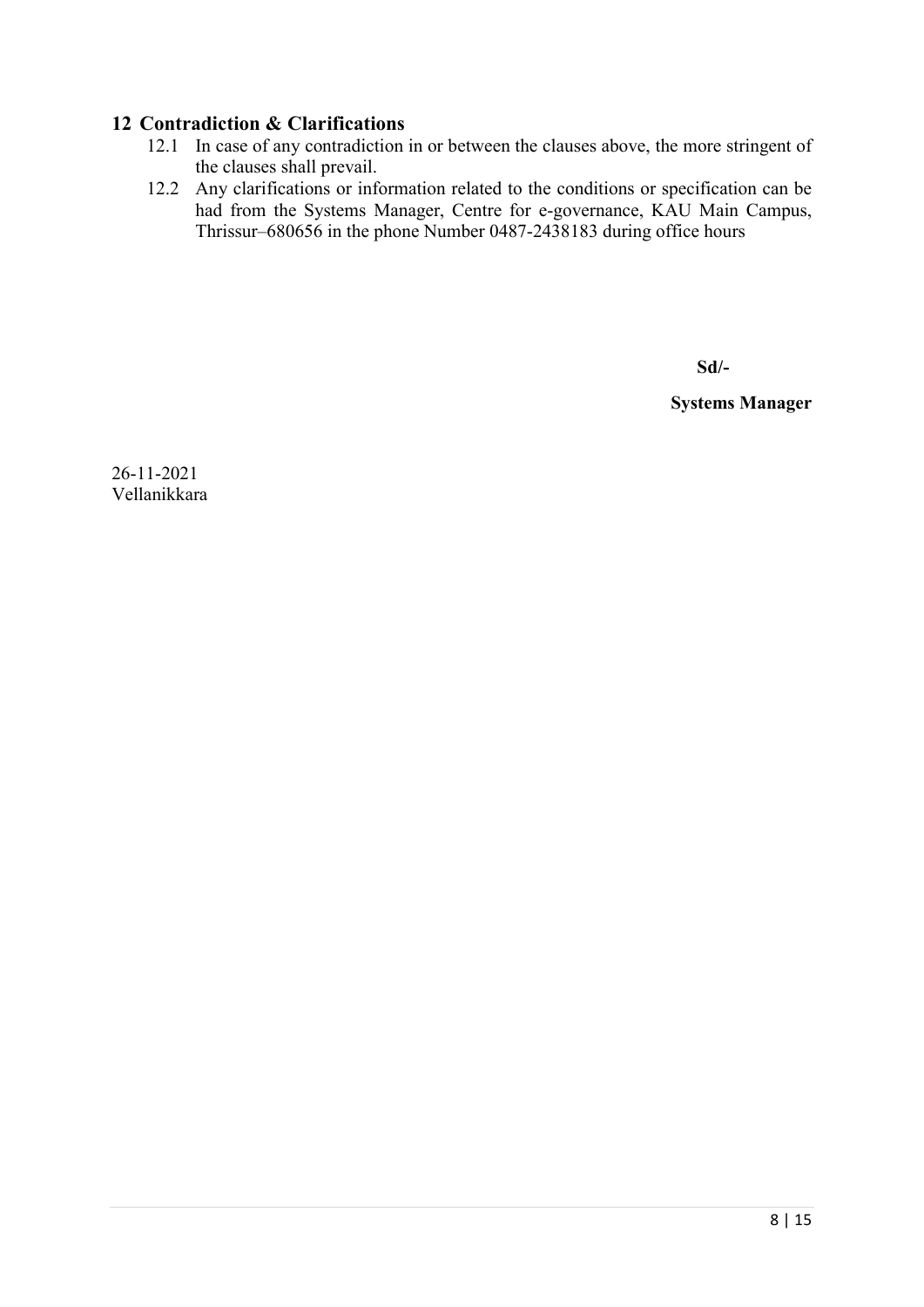#### ANNEXURE-01: BIDDER INFORMATION LETTER

#### BIDDER INFORMATION LETTER

(To be submitted in Letter Head)

#### To

Systems Manager, Directorate of Information Systems, Kerala Agricultural University, Vellanikkara, Thrissur-680 656.

Sir,

- Sub: Tender for the Supply & Installation of Desktop Computer– Bidder information letter
- Ref: Tender no CEG/0015/2021/ dated 26/11/2021

I / We have downloaded tender document from the website http://kau.in for the Tender and furnishing the following details for your information.

| My / our full address for communication<br>(with Telephone/ FAX Nos.) | My/our full address on which PO to be<br>placed (with Telephone/ FAX Nos.) |
|-----------------------------------------------------------------------|----------------------------------------------------------------------------|
|                                                                       |                                                                            |
|                                                                       |                                                                            |
|                                                                       |                                                                            |
|                                                                       |                                                                            |
|                                                                       |                                                                            |
|                                                                       |                                                                            |

Signature of Bidder (Seal)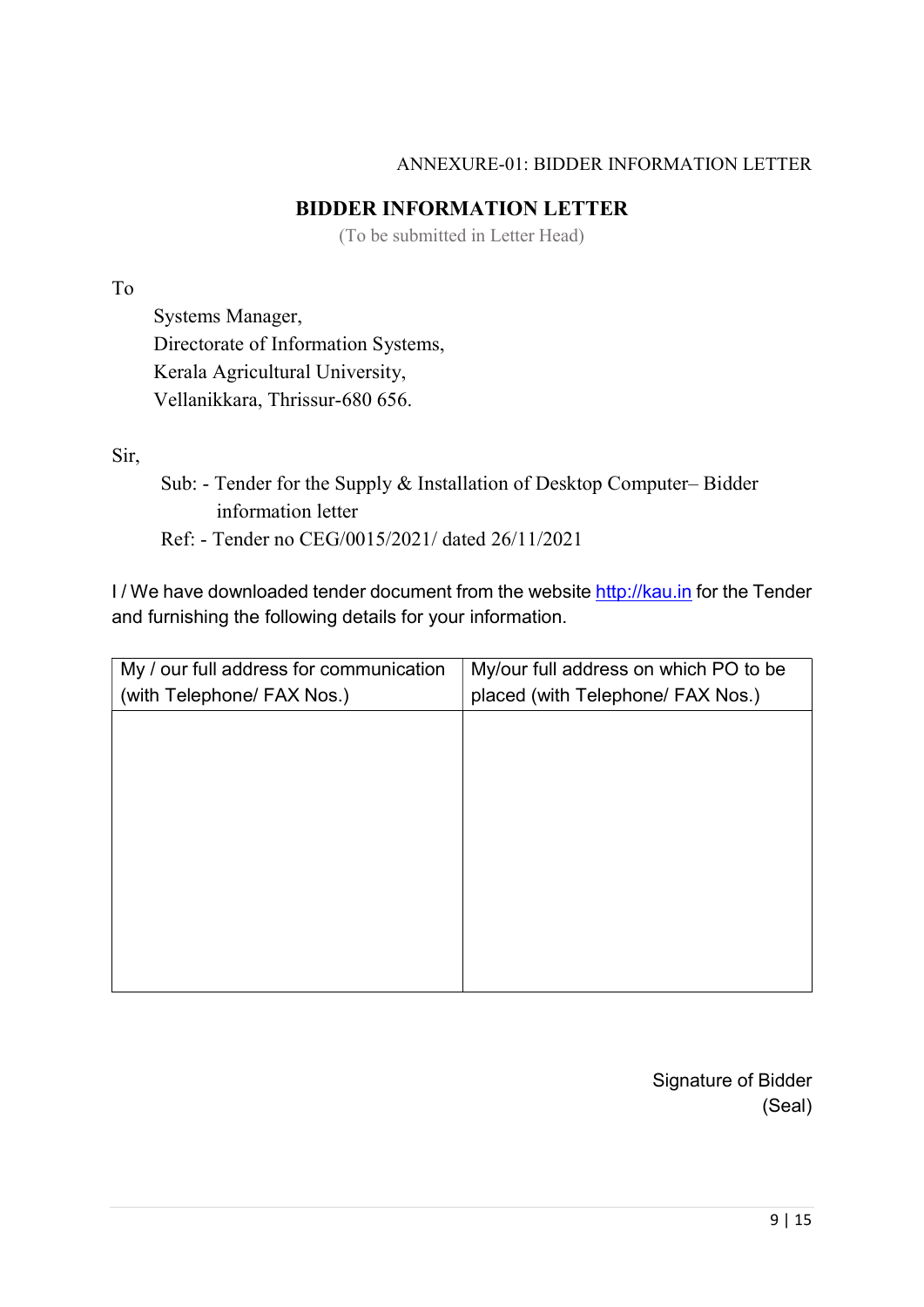#### ANNEXURE-02: BID FORM

#### BID FORM

(To be submitted in Letter Head)

To

Systems Manager, Directorate of Information Systems, Kerala Agricultural University, Vellanikkara, Thrissur-680 656.

Sir,

- Sub: Tender for the Supply & Installation of Desktop Computer Bidder Form Ref: - Tender no CEG/0015/2021/ dated 26/11/2021
- 1. Having examined the conditions of tender contract, the receipt of which is hereby duly acknowledged, I / We, undersigned, offer to execute all works in conformity with tender specifications referred above and also to the said terms  $\&$  conditions of contract for the sum shown in the commercial bid(s) attached herewith and made part of this bid.
- 2. I / We undertake, if our Bid is accepted, to complete supplies and installation within 21 days from the date of confirmed P.O.
- 3. I / We agree to abide by this Bid up to 1 year from the date of confirmed P.O. and it shall remain binding upon us and may be accepted at any time before the expiration of that period.
- 4. We understand that you are not bound to accept the lowest or any bid, you may receive.
- 5. I / We affirm that I / We have enclosed the acceptance of all terms and conditions and also all brochures detailing the technical specification of the items quoted by me/us.
- 6. The tender document for the works mentioned above have been obtained by me from the URL http://kau.in , the official website Government of Kerala Agricultural University and  $I / We$  hereby certify that  $I / We$  have read the entire terms and conditions of the tender document, which shall form part of the contract agreement and I / We shall abide by the conditions / clauses contained therein.
- 7. I / We hereby unconditionally accept the conditions of tender document in its entirety for the above supplies.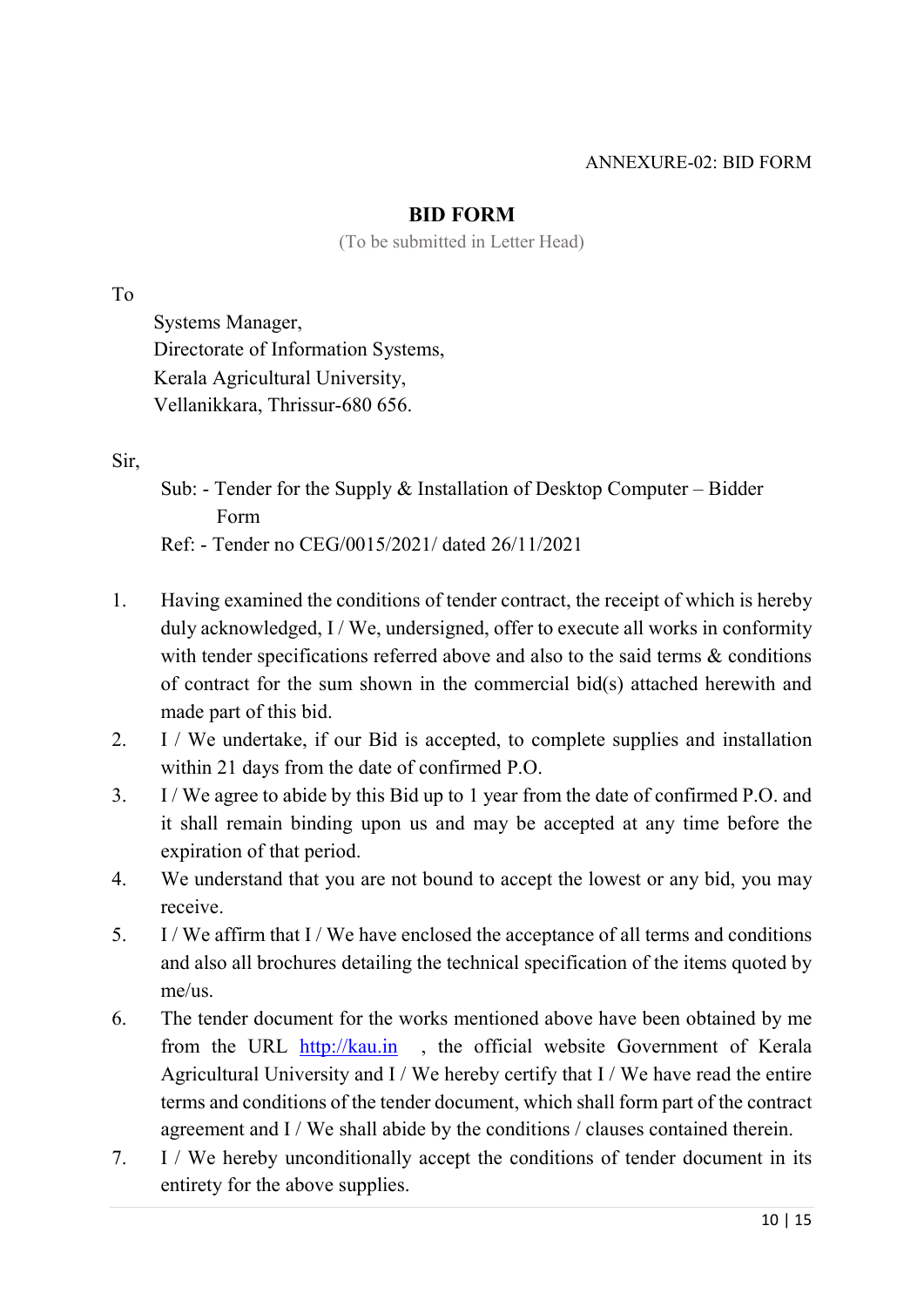| Signature of                               |                |
|--------------------------------------------|----------------|
| In capacity of                             |                |
|                                            |                |
| Witness 1. ------------------<br>Signature | Name & Address |
| Witness 2. ------------------<br>Signature | Name & Address |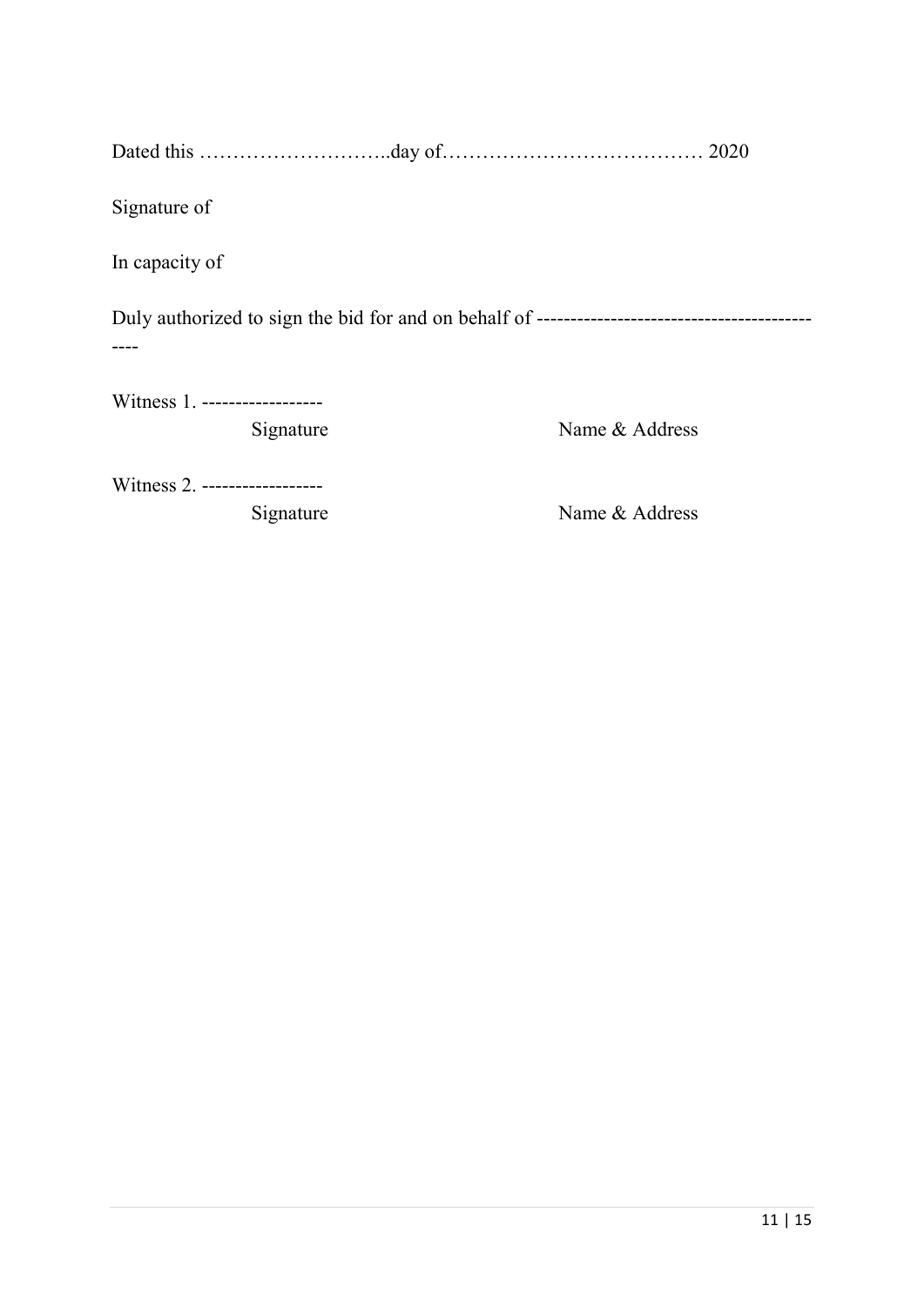#### ANNEXURE-03: COMPLIANCE STATEMENT

# COMPLIANCE STATMENT

# Sub: - Tender for the Supply & Installation of Desktop Computer – Compliance Statement

Ref: - Tender no CEG/0015/2021/ dated 26/11/2021

| No. | Name & Model   | Specification | Specification | Variation | Cross reference |
|-----|----------------|---------------|---------------|-----------|-----------------|
|     | No. of product | as per tender | of the item   |           | to attached     |
|     | offered        |               | offered       |           | brochures       |
|     |                |               |               |           | /documents      |
|     |                |               |               |           |                 |
|     |                |               |               |           |                 |
|     |                |               |               |           |                 |
|     |                |               |               |           |                 |
|     |                |               |               |           |                 |
|     |                |               |               |           |                 |
|     |                |               |               |           |                 |

Name & Address of Company

Signature of Bidder (Seal)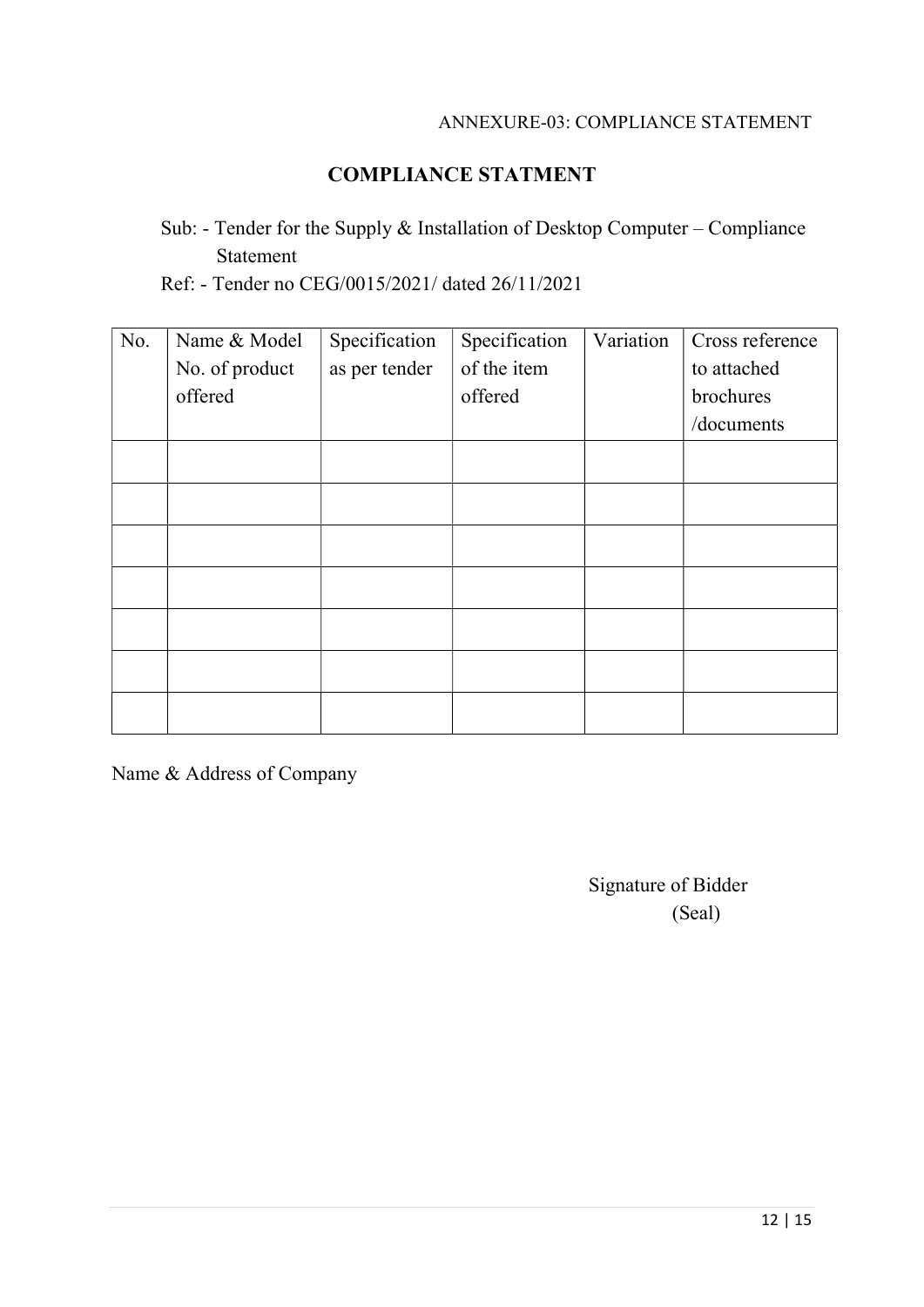#### ANNEXURE-04: BILL OF QUANTITIES

# BILL OF QUANTITIES (BOQ)

# Sub: - Tender for the Supply & Installation of Desktop Computer – Bill of **Quantities**

### Ref: - Tender no CEG/0015/2021/ dated 26/11/2021

| <b>Item</b>                                           | <b>Description</b>                                                  | <b>Quantity</b> | Unit Price   GST 5% | Amount |
|-------------------------------------------------------|---------------------------------------------------------------------|-----------------|---------------------|--------|
| Supply $\&$<br>Installation of<br>Desktop<br>Computer | Supply the Item (As<br>per the Specification<br><b>ANNEXURE-05)</b> |                 |                     |        |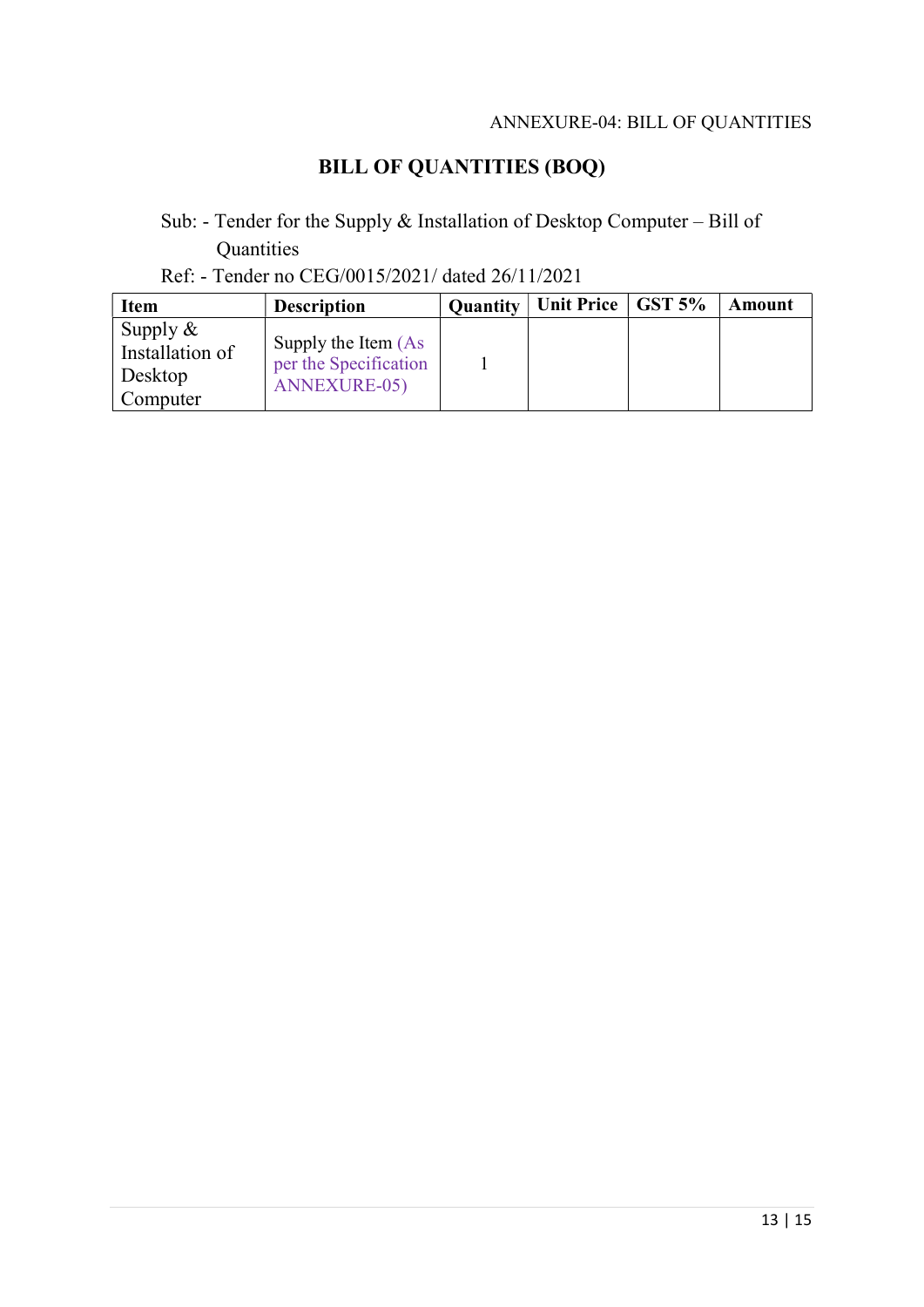#### ANNEXURE-05: DETAILED TECHNICAL SPECIFICATION

### DETAILED TECHNICAL SPECIFICATION

# Sub: - Tender for the Supply & Installation of Desktop Computer – Detailed Technical Specification

|  | Ref: - Tender no CEG/0015/2021/ dated 26/11/2021 |
|--|--------------------------------------------------|
|  |                                                  |

| 1                     | $\overline{2}$         | 3                                    |                                                                                                                         |     |
|-----------------------|------------------------|--------------------------------------|-------------------------------------------------------------------------------------------------------------------------|-----|
| SI.<br>N <sub>0</sub> | <b>Item</b>            | Configuration.                       |                                                                                                                         | Qty |
|                       |                        | Processor<br><b>Operating System</b> | 11th Generation Intel® Core™ i5-11500<br>(6 Cores, 12MB Cache, 2.7GHz to<br>$4.6$ GHz, $65W$<br>Windows 11 Pro, English |     |
|                       | <b>New</b><br>OptiPlex | Memory                               | 16GB, 2x8GB, DDR4                                                                                                       |     |
|                       | 7090                   | Storage                              | M.2 256GB PCIe NVMe                                                                                                     |     |
|                       | <b>Small</b><br>Form   | <b>Additional Drive</b>              | Additional 3.5 inch 1TB 7200rpm Hard<br>Disk Drive                                                                      |     |
|                       | Factor                 | <b>Card Readers</b>                  | Media Card Reader SD 4.0                                                                                                |     |
| $\mathbf{1}$          | Desktop<br>PC          | <b>Additional Video</b><br>Ports     | USB Type-C 3.2 Gen 2 Alt Mode port                                                                                      |     |
|                       | excluding<br>monitor   | Chassis                              | OptiPlex 7090 Small Form Factor with<br>200W (Bronze),                                                                  |     |
|                       | and with               | Graphics                             | <b>Intel Integrated Graphics</b>                                                                                        |     |
|                       | wired                  | <b>Network</b>                       | Integrated NIC                                                                                                          |     |
|                       | soundbar               |                                      | Intel Wi-Fi 6 AX201, Dual-band 2x2                                                                                      |     |
|                       | speaker                | Wifi                                 | 802.11ax with MU-MIMO + Bluetooth                                                                                       |     |
|                       |                        |                                      | 5.1 with External Antenna                                                                                               |     |
|                       |                        | Keyboard &                           | Dell Pro Wireless Keyboard and Mouse -                                                                                  |     |
|                       |                        | Mouse                                | KM5221W - India                                                                                                         |     |
|                       |                        | Warranty                             | 36 Months                                                                                                               |     |
|                       |                        | Speaker                              | Wired Soundbar                                                                                                          |     |